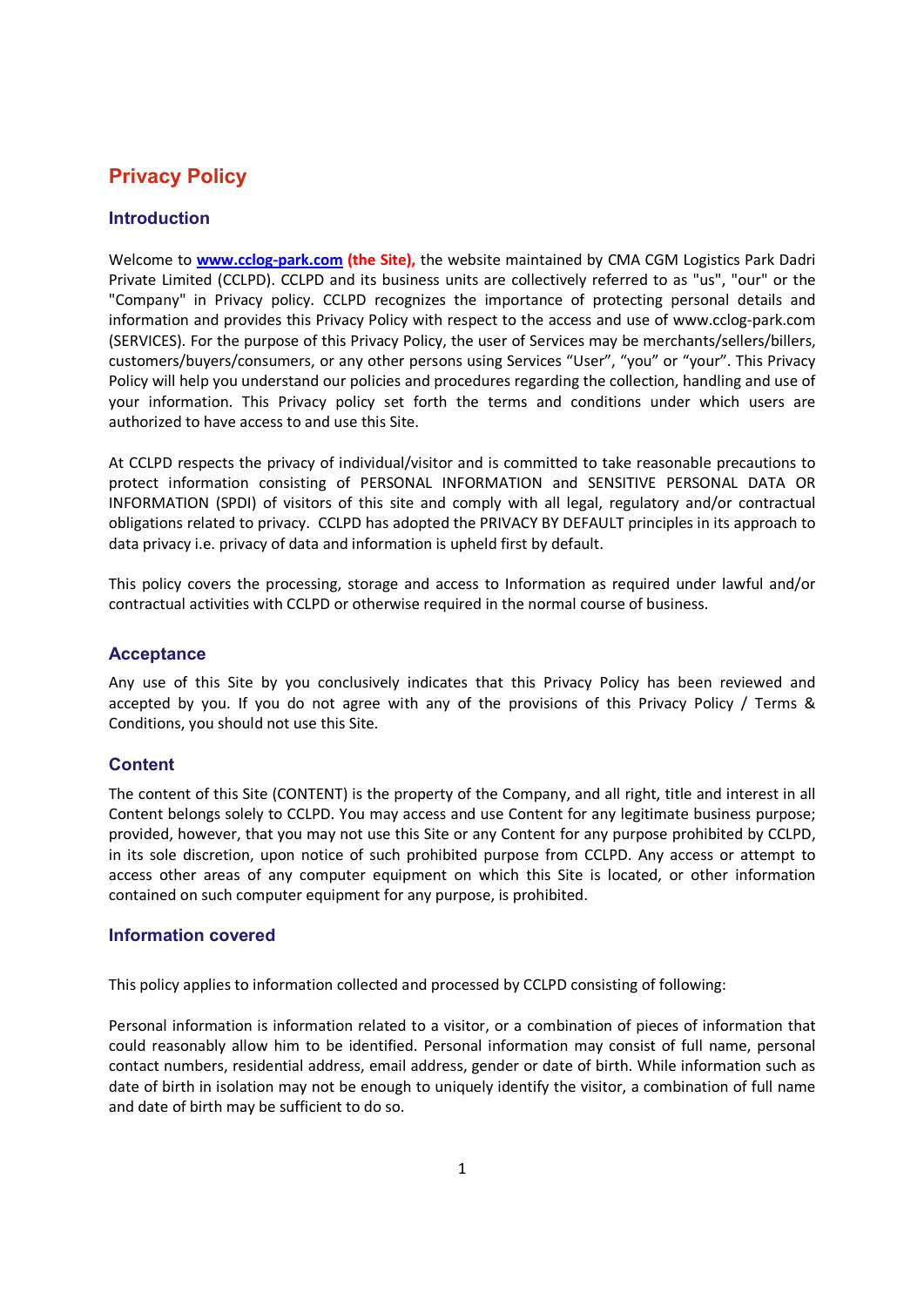Sensitive personal data or information ("SPDI") is such personal information that is collected, received, stored, transmitted or processed by CCLPD, consisting of:

- Password:
- Financial information such as bank account or credit card or debit card or other payment instrument details;
- Physical, physiological and mental condition;
- Sexual orientation;
- Biometric information;
- Any detail relating to the above personal information categories as provided to CCLPD for providing service; and
- Any of the information received under above personal information categories by CCLPD for processing, stored or processed under lawful contract or otherwise.

Please note that any information that is freely available or accessible in public domain or furnished under the Right to Information Act, 2005 or any other law for the time being in force shall not be regarded as sensitive personal information.

## Information Collected

This Privacy Policy covers our treatment of your Information collected from (i) Merchants/ Sub-Merchants who use or may want to use our payment gateway services; and/or (ii) consumer information that we acquire in the course of our business.

As a merchant/ sub-merchant, we may ask customers to enter personal data when placing an order, such as name, address, phone number, credit card/ banking details and e-mail address and use this data to protect the merchant and ourselves against risk.

As a customer we capture your Profiling Information, Correspondence Information, domain name from which you contact us, the pages you request, the products you buy, the referring site, and the time that you spend on the site. For everyone who visits any of our merchant's website/ purchase page, we log IP addresses, the type of operating system that your computer uses, and the type of browser software used by you. Further, we may also capture your Service Usage and Transactional Information; one-time passwords if you have consented for it; Correspondence Information; cookies, etc.

## Links

This Site may from time to time be linked to other web sites. CCLPD is not responsible for any content contained on any web site that is not maintained by CCLPD. No link from this Site to a third party web site, or from a third party web site to this Site, is an endorsement, sponsorship or recommendation by CCLPD of such third party web site. The Company will have no liability to users arising from any link from a third party web site to this Site or from this Site to a third party web site.

#### **Security**

We work to protect the security of your information during transmission by using appropriate software, which encrypts information you input. This encrypted information is stored on secure systems/computers. We use advanced security technology to prevent our computers from being accessed by unauthorized persons.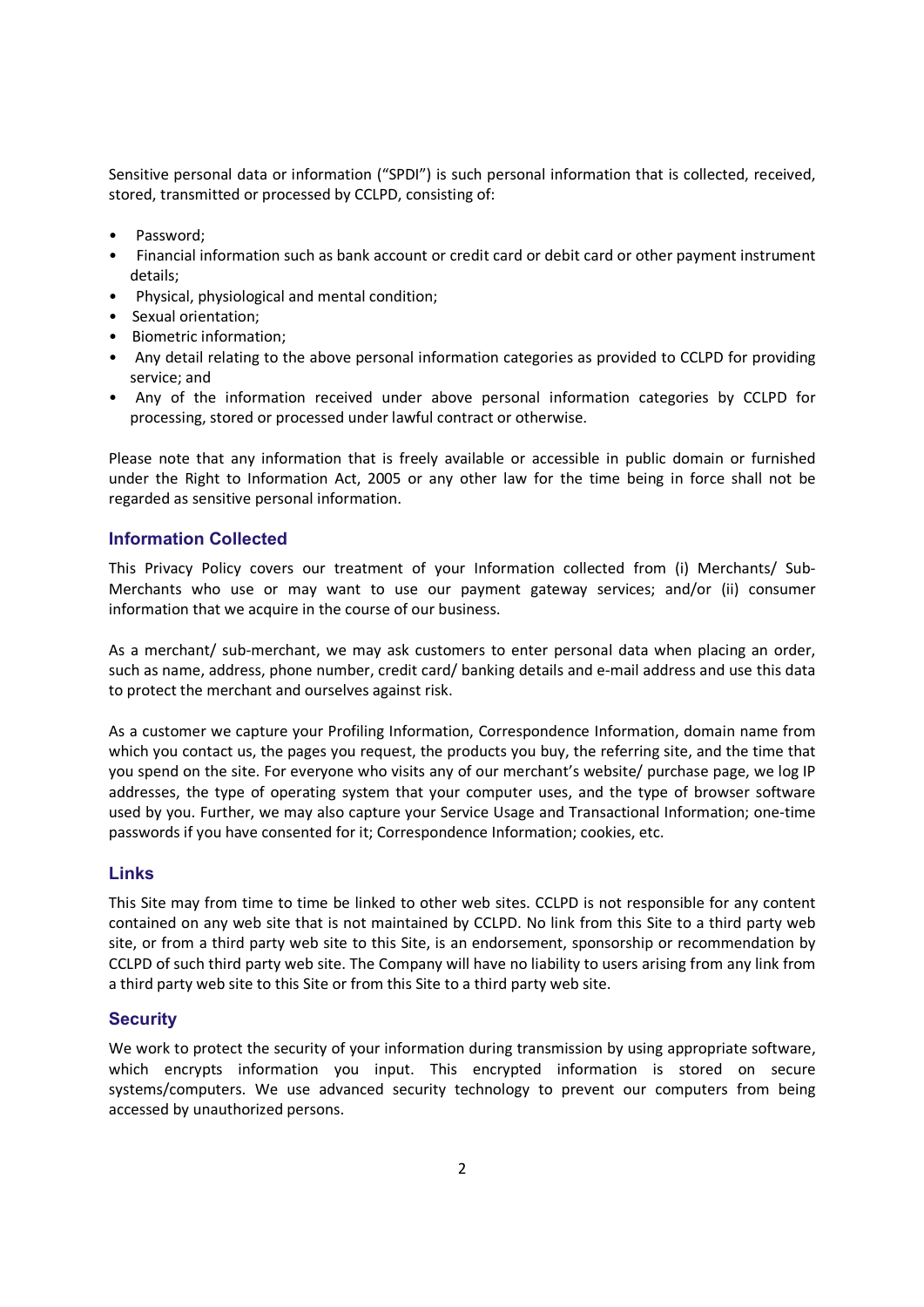We have also implemented information security practices and standards and have in place information security programmes and policies containing managerial, technical, operational and physical security measures that are in compliance with the Indian laws including, so as to protect the your information with us from unauthorized access, use, modification, damage, disclosure or impairment. In fact we have received ISO 9001:2015 certification.

However, no data transmission over the internet is fully secure, so we cannot ensure or warrant the security of any information you submit to us. Further, we do not guarantee in any way, the security of any information that you transmit or share on the Site; and you do so at your own risk.

# Misuse of Information

CCLPD uses precautions to protect information provided by you through this Site from misuse or unauthorized disclosure in accordance with the Privacy Policy posted on this Site. However, the CCLPD does not guarantee that any such information is secure from misuse or unauthorized disclosure, and CCLPD will not have any liability to you for any misuse or unauthorized disclosure of such information.

## Indemnification and Hold Harmless

You understand and expressly agree that all access to and use of this Site is at your sole risk.

You will indemnify and hold harmless CCLPD from and against all harm, liabilities, injuries, losses, damages, costs and expenses incurred by CCLPD (including, but not limited to, fees and disbursements of counsel to CCLPD) in connection with your access to or use of this Site or any Content, except to the extent such harm, liabilities, injuries, losses, damages, costs or expenses are due solely to the negligence.

You agree that you shall not take any action against CCLPD or any of its affiliates, officers, directors, employees, third party content providers, licensors, agents, or representatives in any connection with any matter relating to or arising out of your access to or use of this Site.

## Termination and Modification

CCLPD may terminate this Site and modify any Content at any time, in each case, without notice to you and without liability to you for such termination or modification.

#### Notices

You may send notices to CMA CGM Logistics Park Dadri Private Limited, ICD Dadri Tilpata Road, Greater Noida-201311. Any such notice will be effective upon actual receipt by the CCLPD. The Company may send notices to you through email, regular mail or a posting on this Site. Any such notice will be effective upon actual receipt by you in the case of email or regular mail or upon posting in the case of posting on this Site.

### **Disclaimer**

We reserve the right to report any illegal activity by any User, that is, our -Merchants or their customers to law enforcement for prosecution. Please be aware that we do not control the acts of our Sub-Merchants, customers or visitors.